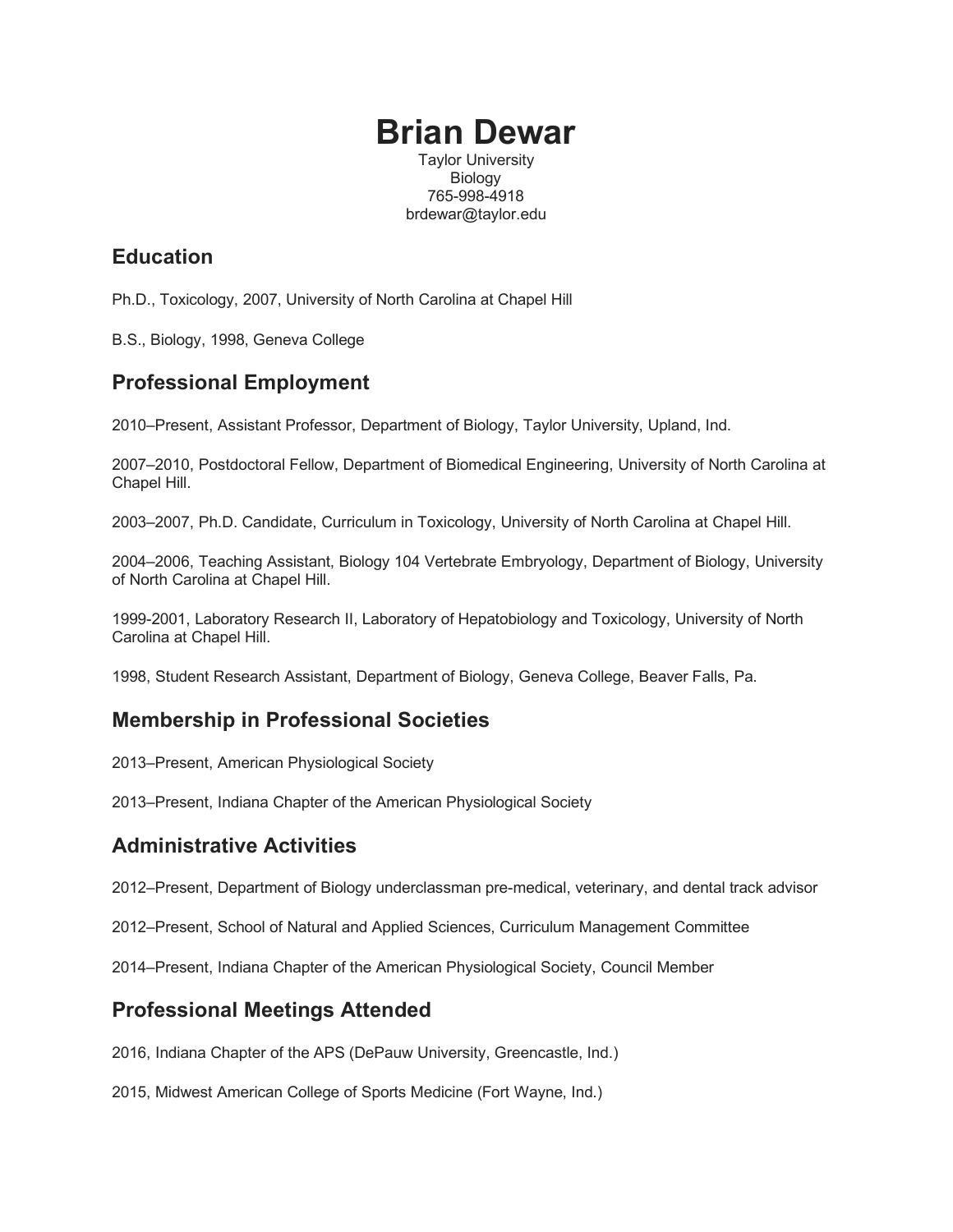2015, Indiana Chapter of the APS (Marion University College of Osteopathic Medicine, Indianapolis, Ind.)

- 2014, Indiana Chapter of the APS (University of Southern Indiana, Evansville, Ind.)
- 2013, Experimental Biology (Boston, Mass.)
- 2013, Indiana Chapter of the APS (Indianapolis, Ind.)

2009, International Society for Magnetic Resonance in Medicine (Honolul, Hawaii)

#### **Research Grants, Contracts and Fellowships**

2016, Faculty Mentored Undergraduate Summer Scholarship Program

- 2015, Department of Biology SRTP
- 2015, Faculty Mentored Undergraduate Summer Scholarship Program
- 2014, Department of Biology SRTP
- 2014, Lilly Research Grant
- 2013, Education Technology Center Mini Grant
- 2012, Taylor University Women's Giving Circle Grant
- 2012, Taylor University Pedagogy Seminar Mini Grant
- 2008–2010, NIEHS Postdoctoral Traineeship (NIH T32 ES007126)

#### **Publications**

Eaton MS, Newby JB, Plattes MM, Foster HE, Arthur JW, Ward TD, Shor R, Wauson EM, Dewar BJ, Broege A, Lowery JW. Loss of the nutrient sensor TAS1R3 leads to reduced bone resorption. (submitted for publication - *in review*)

Fiordalisi JJ, Dewar BJ, Graves LM, Madigan JP and Cox AD. Src-mediated phosphorylation and regulation of the tyrosine phosphatase PRL-3 is required for PRL-3 promotion of Rho activation, motility and invasion. *PLoS One* (2013) 8:1-10.

Cooper MJ, Cox NJ, Zimmerman EI, Dewar BJ, Duncan JS, Whittle MC, Nguyen TA, Jones LS, Ghose Roy S, Smalley DM, Kuan PF, Richards KL, Christopherson RI, Jin J, Frye SV, Johnson GL, Baldwin AS, Graves LM. Application of multiplexed kinase inhibitor beads to study kinome adaptations in drugresistant leukemia. *PLoS One* (2013) 8:1-14.

Mousley CJ, Yuan P, Gaur NA, Trettin KD, Nile AH, Deminoff SJ, Dewar BJ, Wolpert M, Macdonald JM, Herman PK, Hinnebusch AG, Bankaitis VA. A sterol-binding protein integrates endosomal lipid metabolism with TOR signaling and nitrogen sensing. *Cell* (2012), 148:702-715.